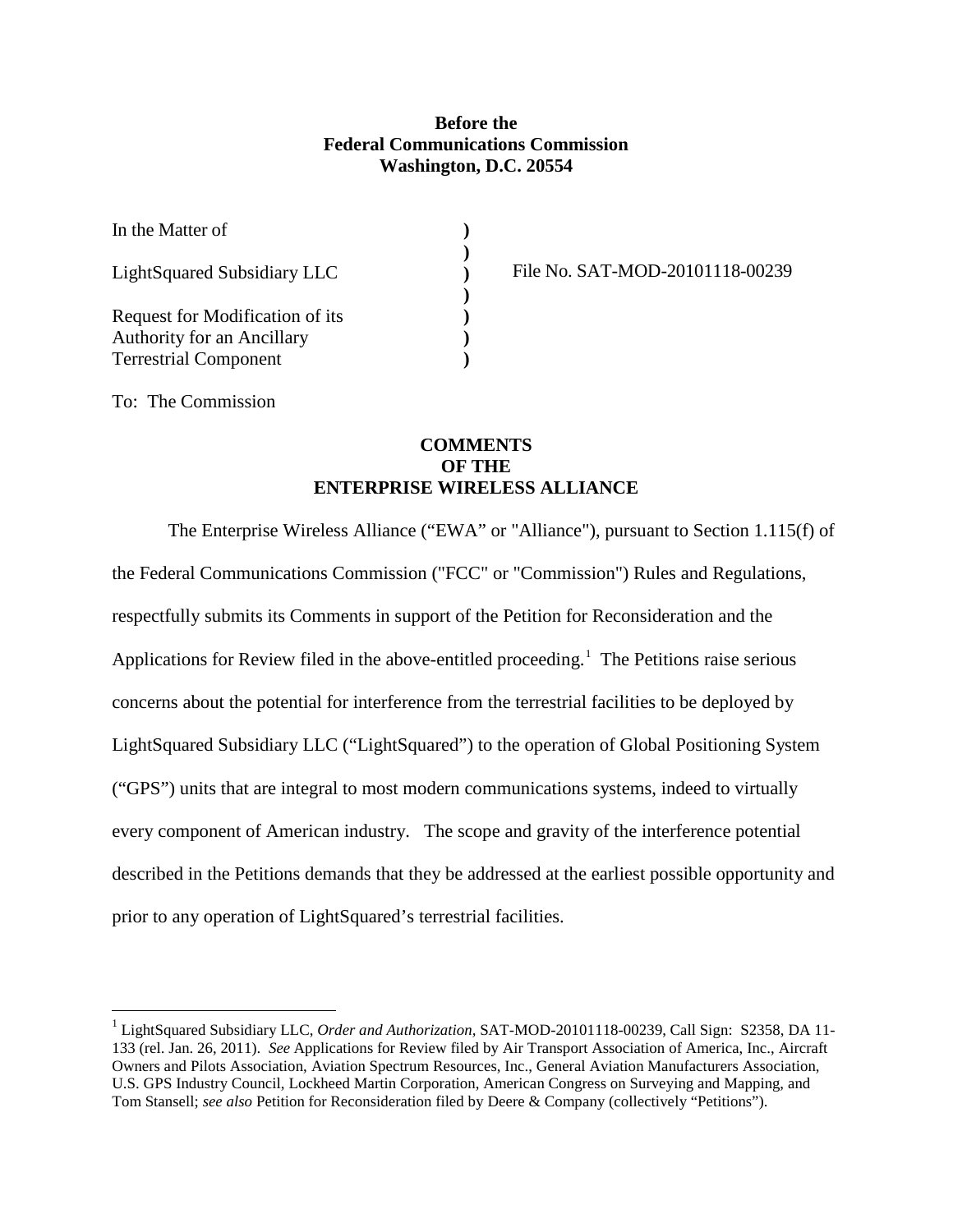EWA is a national trade association representing many business enterprises, wireless sales and service providers, hardware and software system vendors and technology manufacturers. These firms represented by the Alliance range from small businesses to leading national Fortune 500 organizations, including those that are engaged in aeronautical, transportation, petrochemical, manufacturing, retail, utility, heavy construction and other national business critical industries. Virtually every EWA member relies on GPS capability in the efficient operation of its business. For this reason, the Alliance has a significant, direct interest in the resolution of the issues raised in the Petitions.

The Petitions raise a number of legal and procedural objections to the Commission's action in granting LightSquared the requested waiver relief. EWA takes no position on those issues, although it found remarkable the speed with which a waiver of this magnitude that affects so many entities was processed by the FCC. However, the Alliance's focus is on the technical concerns raised by those parties, in particular those of the aeronautical industry which reminded the FCC that GPS "is crucial to the safe functioning of the nation's general aviation activities"[2](#page-1-0) and warn of "irreparable disruption to the GPS system and to the future air travel system that depends on it."<sup>[3](#page-1-1)</sup> These concerns have been echoed by the Department of Defense through the National Telecommunications and Information Administration ("NTIA"), a fact that must prompt the Commission to treat this matter with the utmost seriousness.

The Alliance recognizes that the FCC conditioned LightSquared's grant on its establishment of a GPS interference working group to address this issue with a final report due no later than June 15, 2011. Although the Commission has made it clear that it will not define

<span id="page-1-0"></span> <sup>2</sup> *See* Application for Review of the General Aviation manufacturers Association at 1.

<span id="page-1-1"></span><sup>&</sup>lt;sup>3</sup> See Application for Review of the Aircraft Owners and Pilots Association at 1.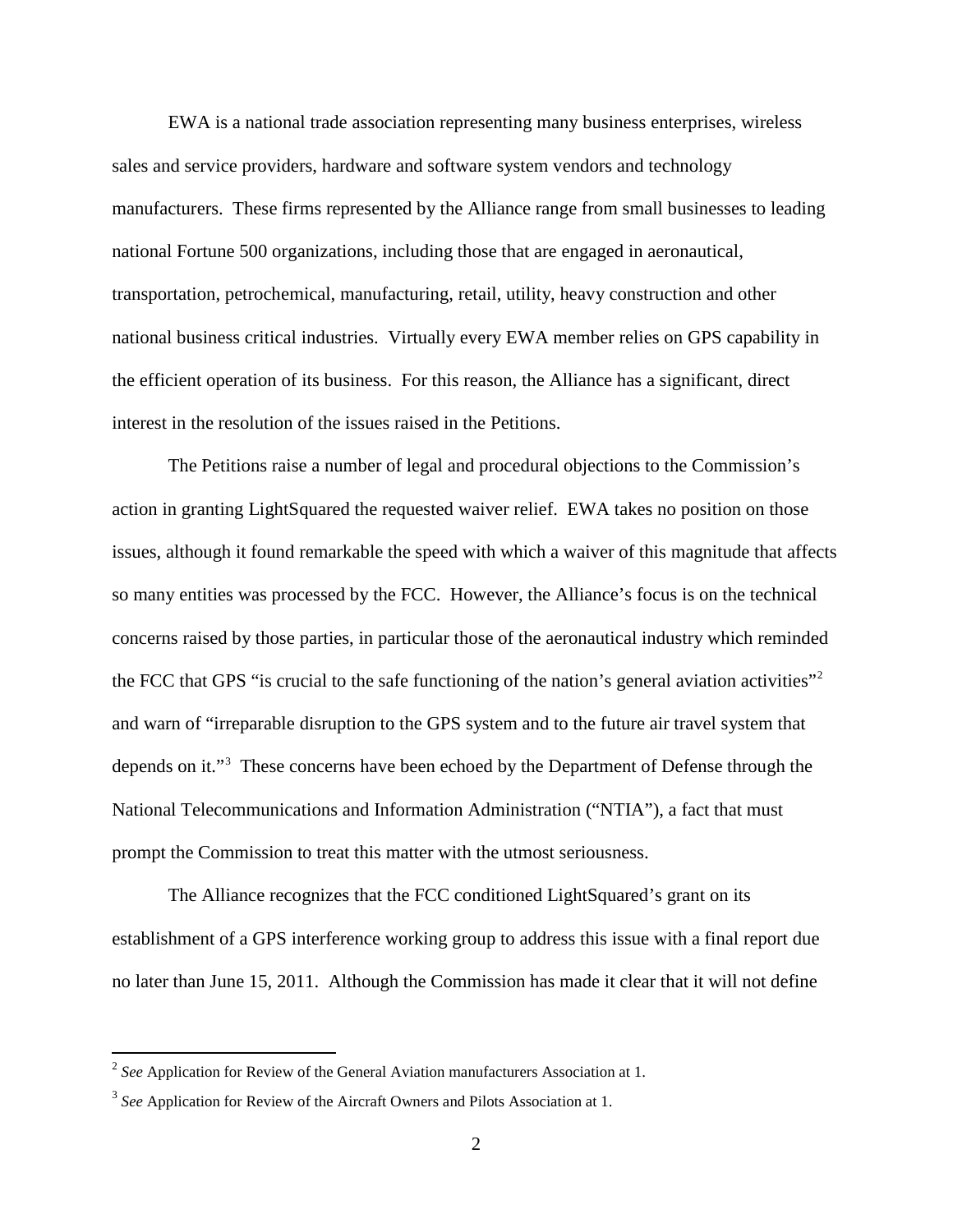the composition of the group or attend its meetings,<sup>[4](#page-2-0)</sup> it appears that appropriate parties are participating, and EWA looks forward to reviewing the initial progress report that is due on March 15, 2011.

The Alliance hopes that this effort will identify a means by which GPS operations can be fully protected from interference while still permitting LightSquared to pursue its terrestrial deployment plan, and that LightSquared will not initiate even non-commercial operations before that determination has been validated. However, absent clear and convincing evidence that coexistence is possible, the outcome cannot be in doubt. The Commission must conclude that the GPS operations identified in the Petitions, as well as those represented by NTIA, cannot be compromised by LightSquared's terrestrial service offering and, thus, that the waiver conditions have not been satisfied.

Respectfully submitted,

## ENTERPRISE WIRELESS ALLIANCE

By:

Mark E. Crosby  $\sqrt{s/}$ President/CEO 8484 Westpark Drive, Suite 630 McLean, Virginia 22102 (703) 528-5115

Counsel:

Elizabeth R. Sachs Lukas, Nace, Gutierrez & Sachs, LLP 8300 Greensboro Drive, Ste. 1200 McLean, VA 22102 (703) 584-8678

March 14, 2011

<span id="page-2-0"></span> <sup>4</sup> *See* Letter dated Feb. 25, 2011, to Jeffrey J. Carlisle, Executive Vice President, LightSquared from Mindel De La Torre, Chief, International Bureau and Julius P. Knapp, Chief, Office of Engineering and Technology.